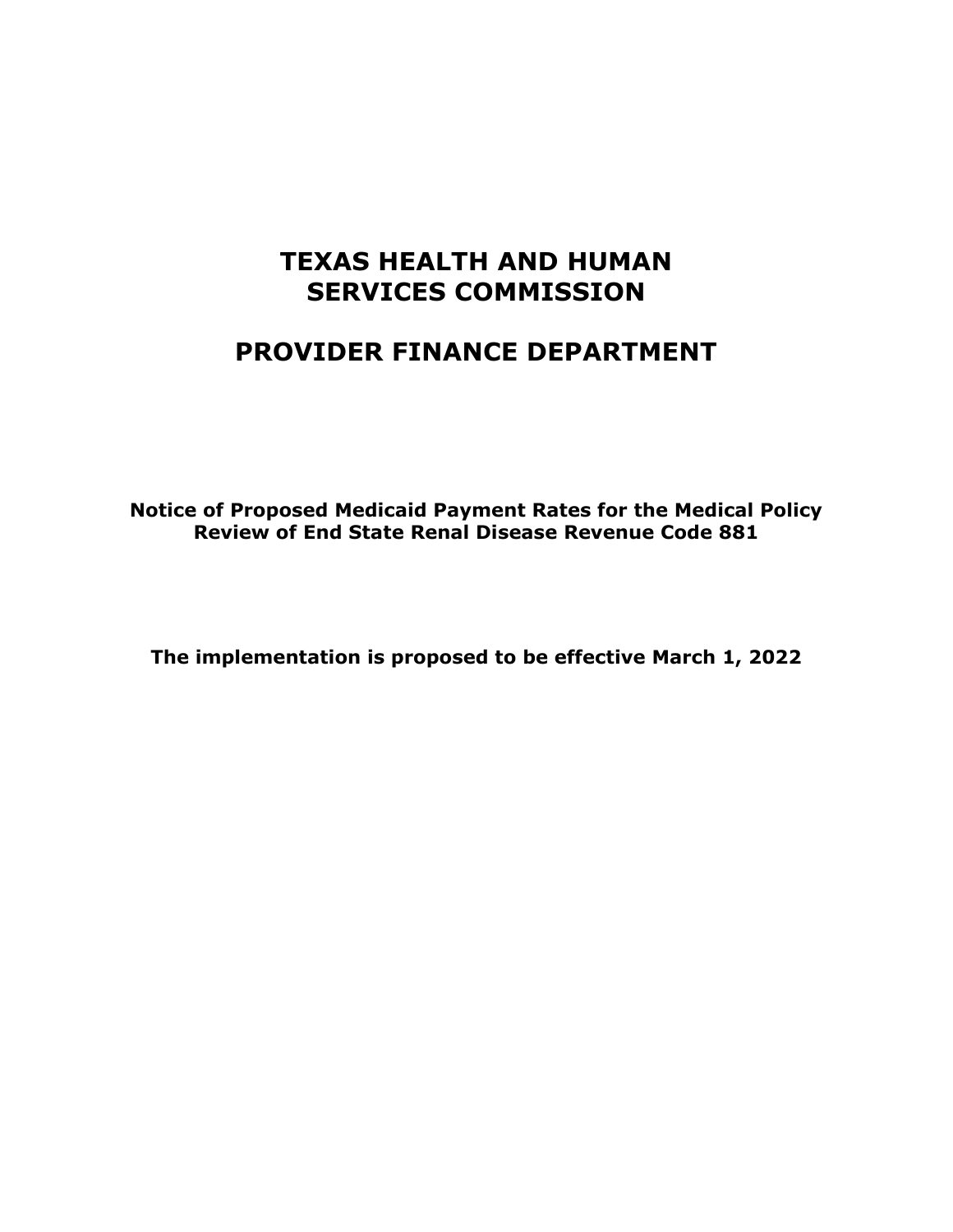## **SUMMARY OF PROPOSED RATES To Be Effective March 1, 2022**

Included in this document is information related to the proposed Medicaid Payment Rates for the Medical Policy Review of ESRD Revenue Code 881

### **PUBLIC HEARING NOTICE**

Revenue Code: 881 Proposed Medicaid Payment Rates for the Medical Policy Review of ESRD

#### **May 16, 2022 9:00 a.m.**

**Hearing.** The Texas Health and Human Services Commission (HHSC) will conduct a public hearing to receive public comments regarding the Medical Policy Review of End Stage Renal Dialysis (ESRD) Facilities. Effective March 1, 2022, revenue code 881 will be a benefit of the Texas Medicaid Program.

Due to the declared state of disaster stemming from COVID-19, this hearing will be conducted both in-person and as an online event. To join the hearing from your computer, tablet, or smartphone, register for the hearing in advance using the following link:

<https://attendee.gotowebinar.com/register/787443162099286285>

After registering, you will receive a confirmation email containing information about joining the hearing. You can also dial in using your phone by calling (631) 992-3221, access code: 955-766-486

If you are new to GoToWebinar, please download the GoToMeeting app at <https://global.gotomeeting.com/install/626873213> before the hearing starts.

The hearing will be held in compliance with Texas Human Resources Code §32.0282, which requires public notice of and hearings on proposed Medicaid reimbursements. A recording of the hearing will be archived and can be accessed on demand at [https://hhs.texas.gov/about-hhs/communications](https://hhs.texas.gov/about-hhs/communications-events/live-archived-meetings)[events/live-archived-meetings.](https://hhs.texas.gov/about-hhs/communications-events/live-archived-meetings)

Members of the public may attend the rate hearing in person, which will be held in the Public Hearing Room 125 in the John H Winters Building located at 701 W 51<sup>st</sup> Street, Austin, Texas or [access a live stream of the meeting here.](https://www.hhs.texas.gov/about-hhs/communications-events/live-archived-meetings) For the live stream, select the "Winters Live" tab.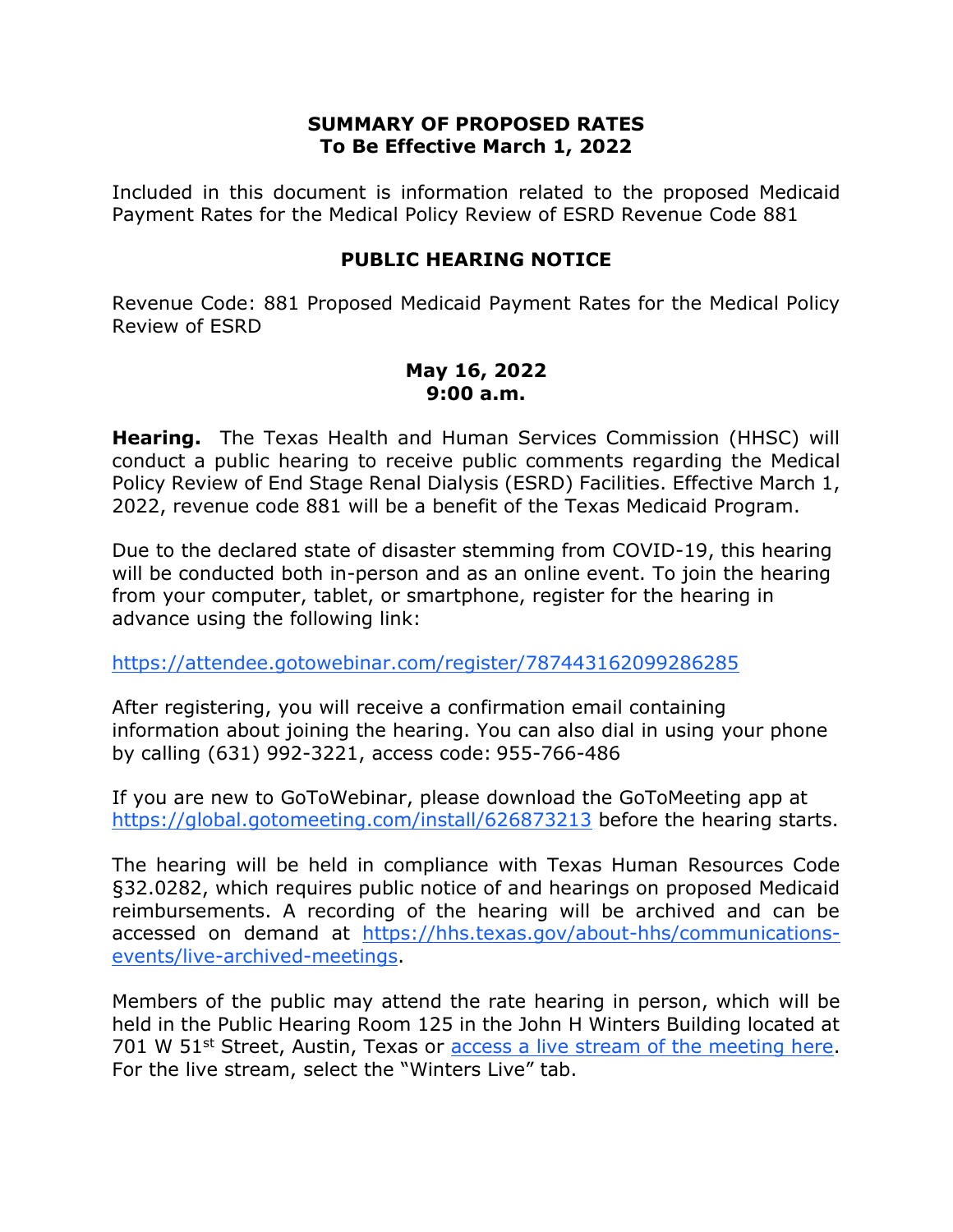**Proposal.** HHSC proposes that, effective March 1, 2022, the revenue code 881 will be a benefit of the Texas Medicaid Program.

**Methodology and Justification.** The policy changes were calculated in accordance with Title 1 of the Texas Administrative Code §355.8660, which addresses the reimbursement methodology for Renal Dialysis Reimbursement.

**Rate Hearing Packet.** A briefing packet describing the proposed changes will be made available at<https://pfd.hhs.texas.gov/rate-packets> on or after May 6, 2022. Interested parties may obtain a copy of the briefing packet on or after that date by contacting Provider Finance by telephone at (512) 730- 7401; by fax at (512) 730-7475; or by e-mail at PFD Hospitals@hhsc.state.tx.us.

**Written Comments.** Written comments regarding the proposed payment rates may be submitted instead of, or in addition to, oral testimony until 5 p.m. the day of the hearing. Written comments may be sent by U.S. mail, overnight mail, special delivery mail, hand delivery, fax, or e-mail:

U.S. Mail Texas Health and Human Services Commission Attention: Provider Finance, Mail Code H-400 P.O. Box 149030 Austin, Texas 78714-9030

Overnight mail or special delivery mail Texas Health and Human Services Commission Attention: Provider Finance, Mail Code H-400 North Austin Complex 4601 W Guadalupe St. Austin, Texas 78751

Phone number for package delivery: (512) 730-7401

Fax Attention: Provider Finance at (512) 730-7475

E-mail PFD Hospitals@hhsc.state.tx.us

**Preferred Communication.** During the current state of disaster due to COVID-19, physical forms of communication are checked with less frequency than during normal business operations. For quickest response, and to help curb the possible transmission of infection, please use e-mail or phone if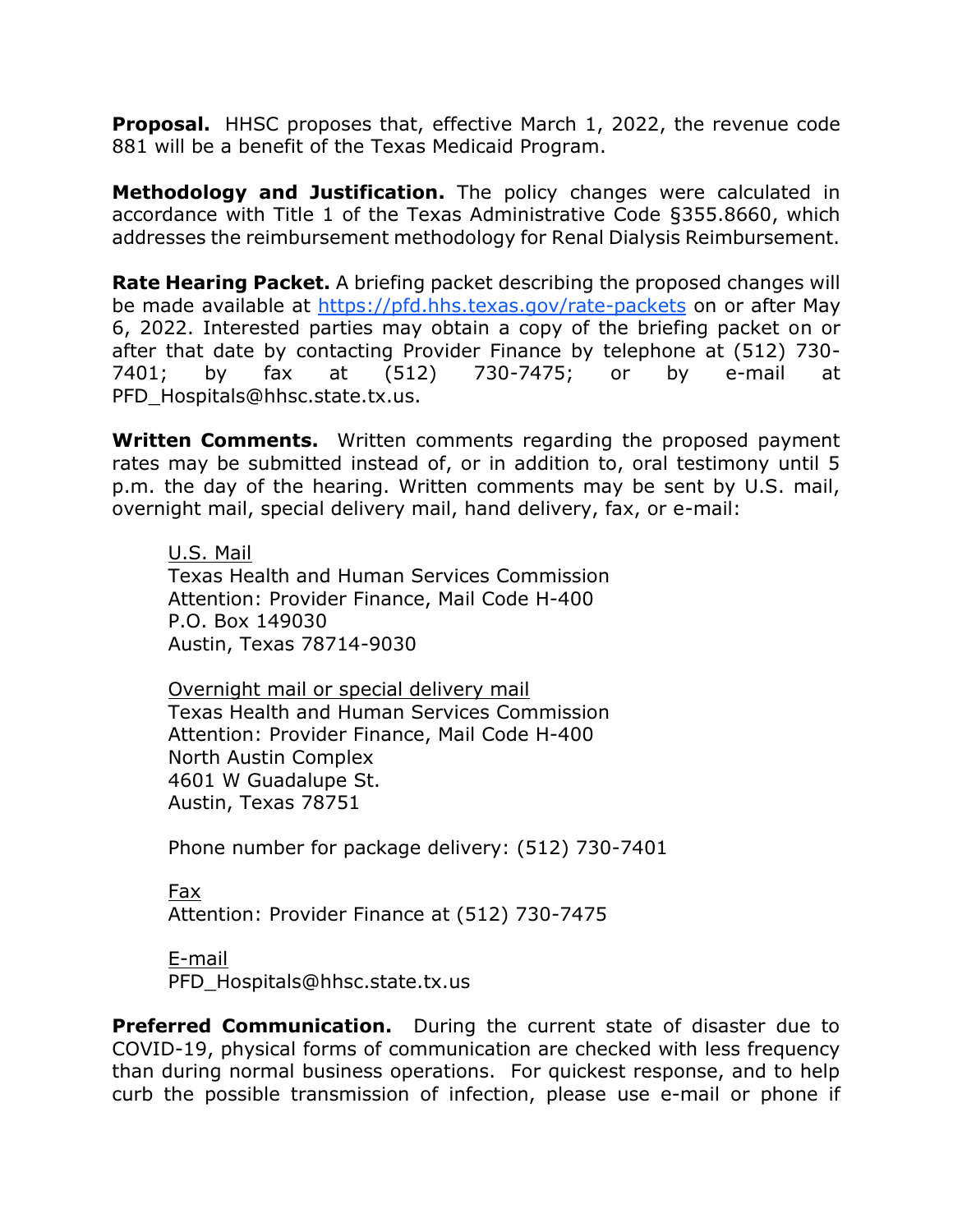possible for communication with HHSC related to this rate hearing.

*Persons with disabilities who wish to participate in the hearing and require auxiliary aids or services should call Provider Finance at (512) 730-7401 at least 72 hours before the hearing so appropriate arrangements can be made.*